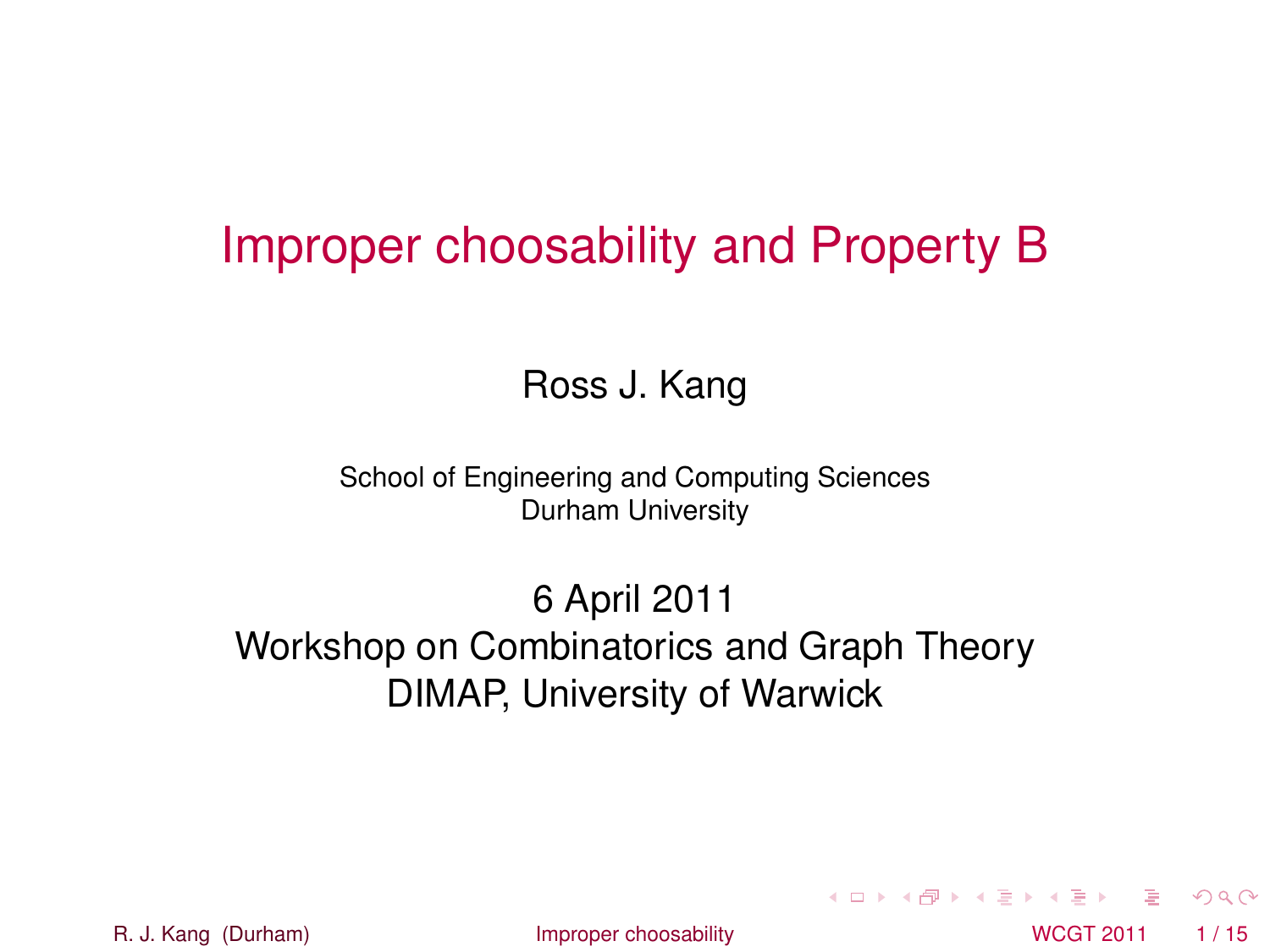# List colouring

A restricted form of graph colouring. An adversary is allowed to choose the palette for each vertex. Each palette is of a guaranteed size.

Introduced by Vizing (1976) and Erdős-Rubin-Taylor (1980) as a method of attacking unrestricted graph colouring problems.

A challenging area of research attacked from a variety of angles:

- $\blacktriangleright$  algebraic (Alon-Tarsi, 1992),
- $\triangleright$  topological (Voigt, 1993; Thomassen, 1994), and
- $\triangleright$  probabilistic (Kahn, 1996; Molloy-Reed, 1998).

<span id="page-1-0"></span> $\Omega$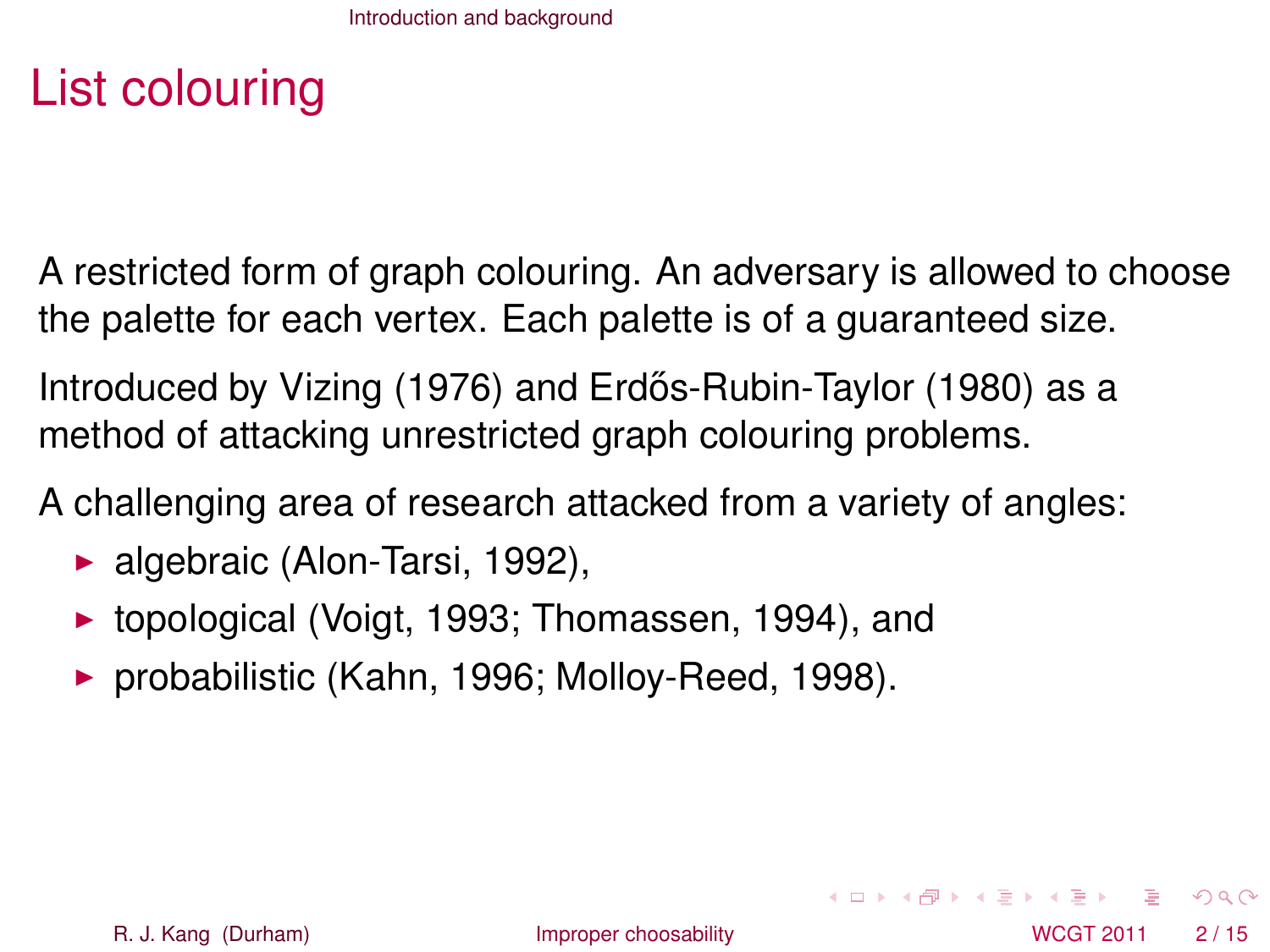# Improper colouring

A degree-based relaxation of "proper". Each vertex is permitted to have *t* neighbours with the same colour. A natural generalisation of colouring first studied in the 1980s\*.

A general line of enquiry: how many fewer colours required? e.g.

An observation: 
$$
\frac{\chi}{t+1} \leq \chi^t \leq \chi.
$$
  
Lovász (1966): 
$$
\chi^t \leq \frac{\Delta + 1}{t+1}.
$$

(\*So I lied: it was first considered by teenaged Lovász.)

<span id="page-2-0"></span> $\Omega$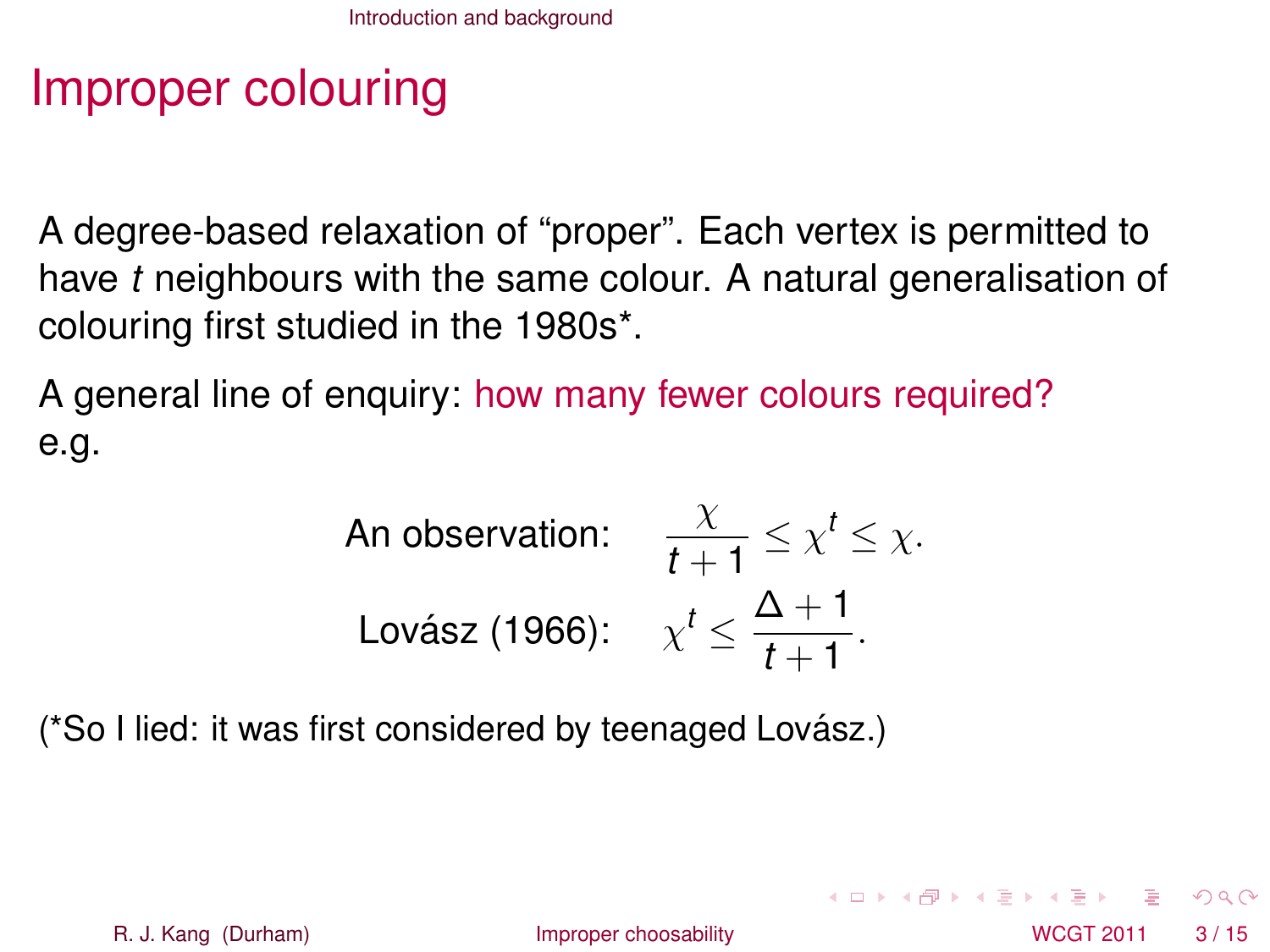# Improper colouring

*t*



R. J. Kang (Durham) [Improper choosability](#page-0-0) NCGT 2011 4/15

重

<span id="page-3-0"></span> $299$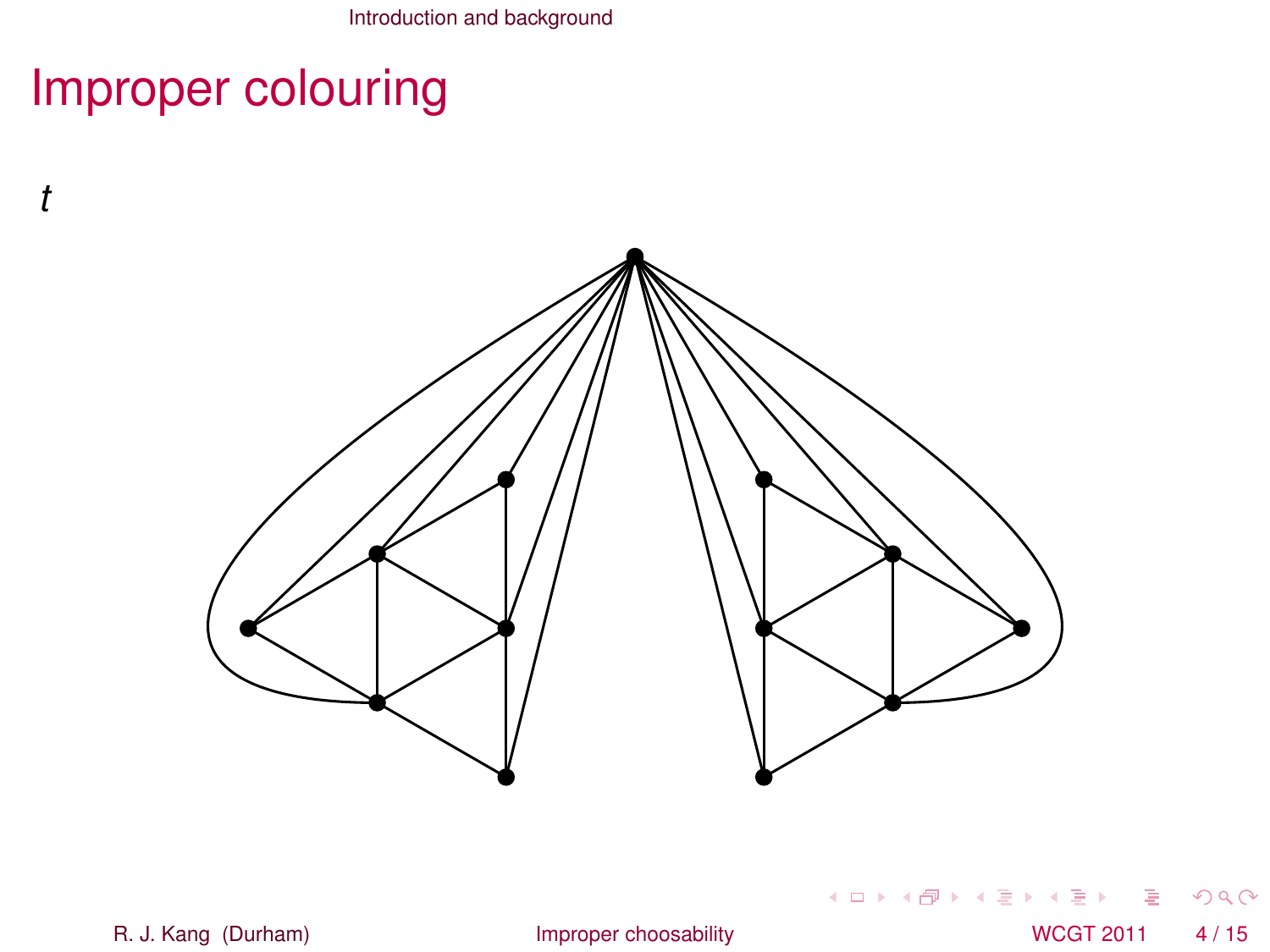# Improper colouring

 $t = 0$ :



重 R. J. Kang (Durham) [Improper choosability](#page-0-0) NCGT 2011 4/15

<span id="page-4-0"></span> $299$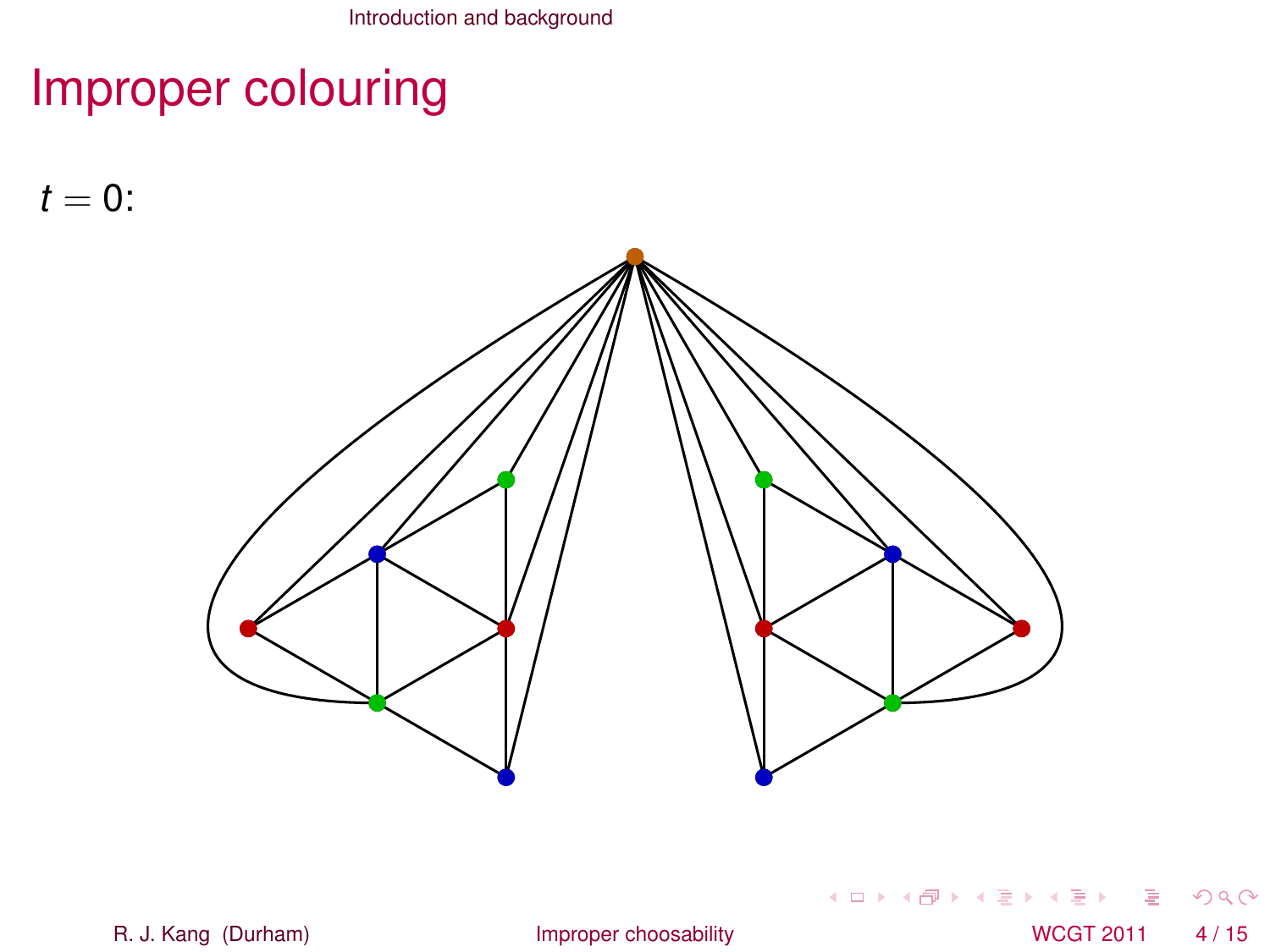# Improper colouring

 $t = 2$ :



重 R. J. Kang (Durham) [Improper choosability](#page-0-0) CHO MCGT 2011 4/15

<span id="page-5-0"></span> $299$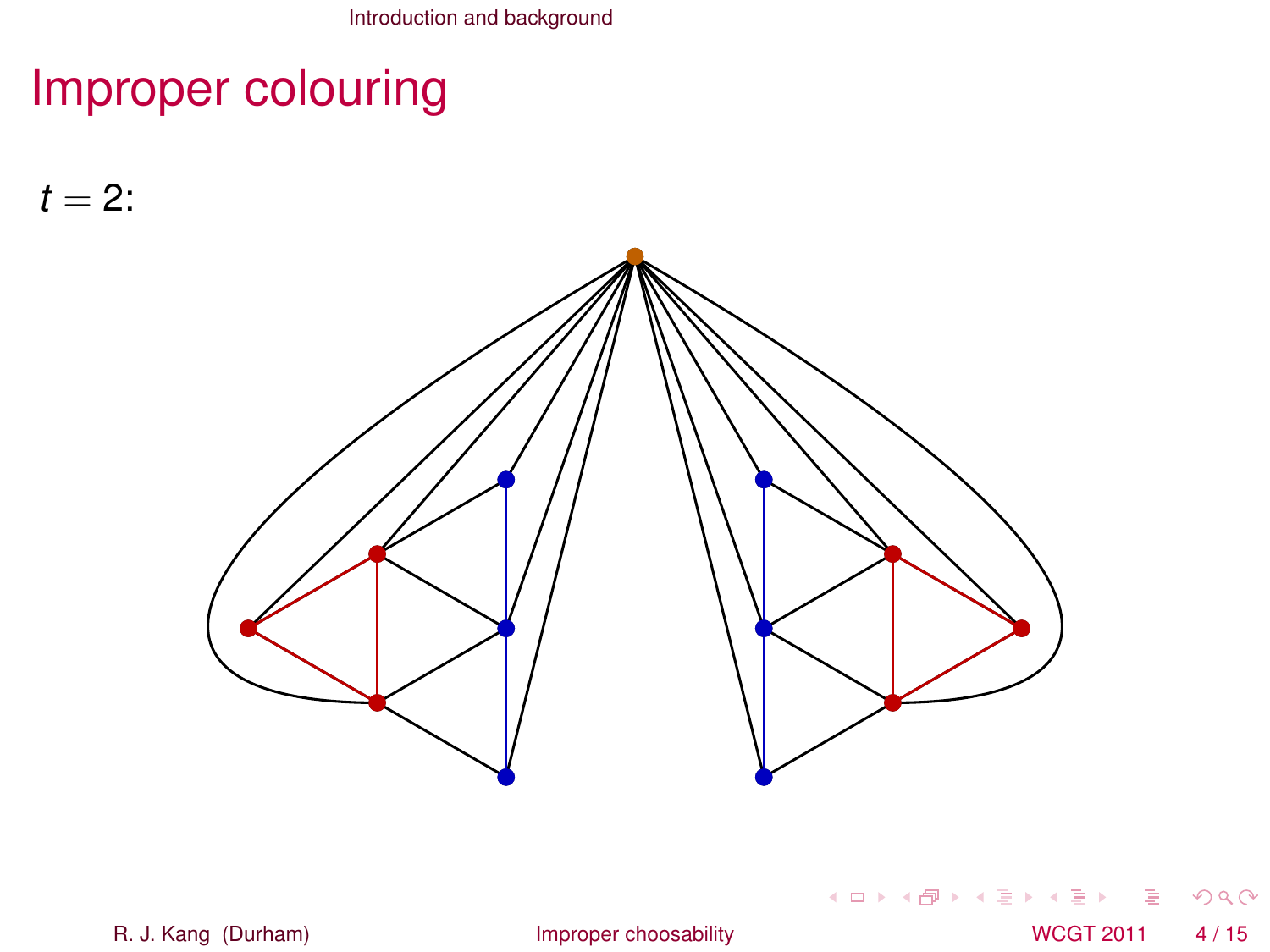# Improper colouring

 $t = 1$ :



重 R. J. Kang (Durham) [Improper choosability](#page-0-0) CHO MCGT 2011 4/15

<span id="page-6-0"></span> $299$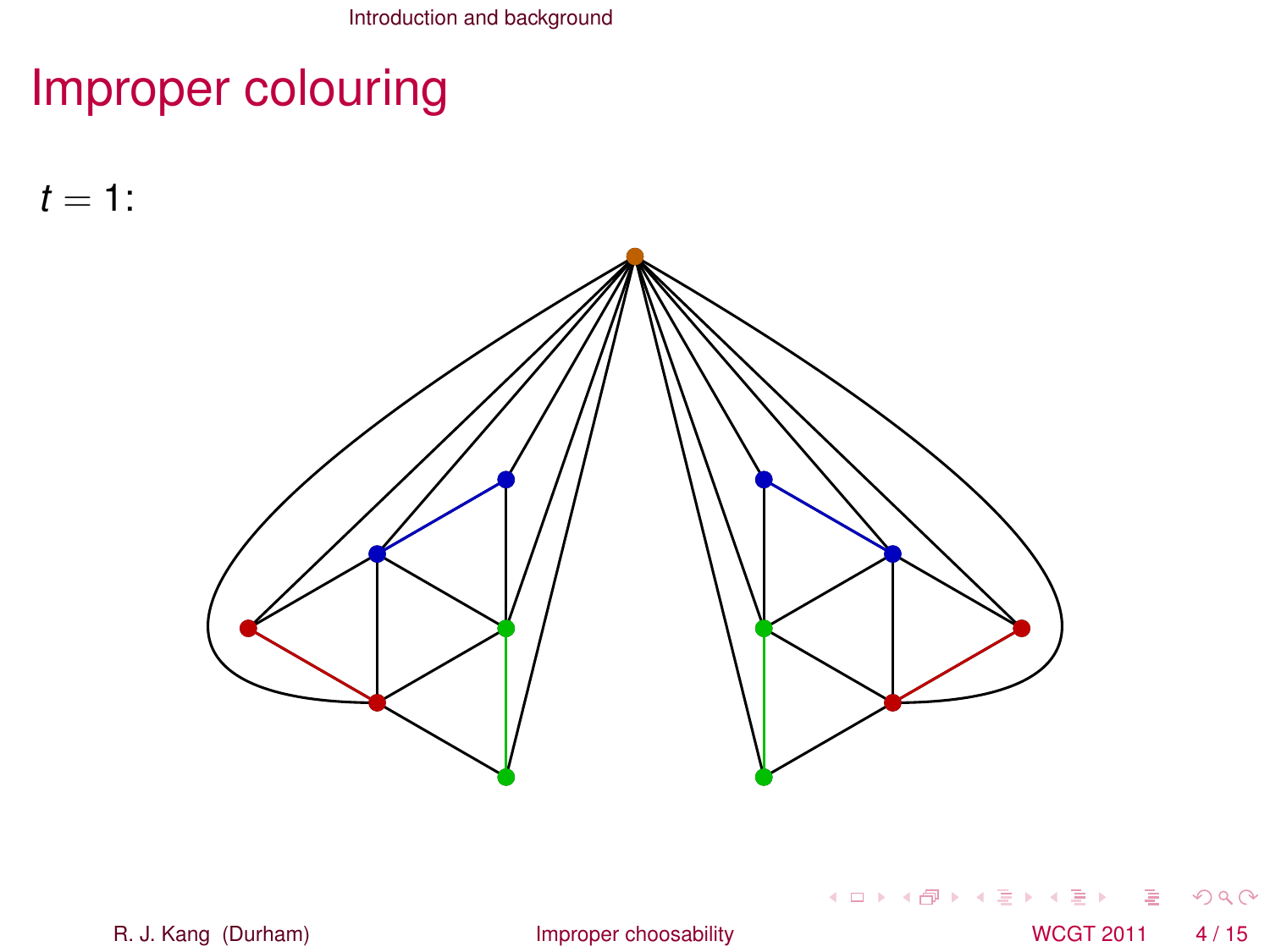# Improper colouring of planar graphs

#### Theorem (Cowen-Cowen-Woodall, 1986)

- $\blacktriangleright \ \chi^2(\mathcal{P}) \leq 3.$
- $\blacktriangleright \ \chi^1(\mathcal{P}) \leq 4$  *(sans 4CT).*
- $\blacktriangleright \ \chi^t(\mathcal{P}) \geq 3$  for any t.
- $\blacktriangleright \ \chi^1(\mathcal{P}) \geq 4.$

<span id="page-7-0"></span> $\Omega$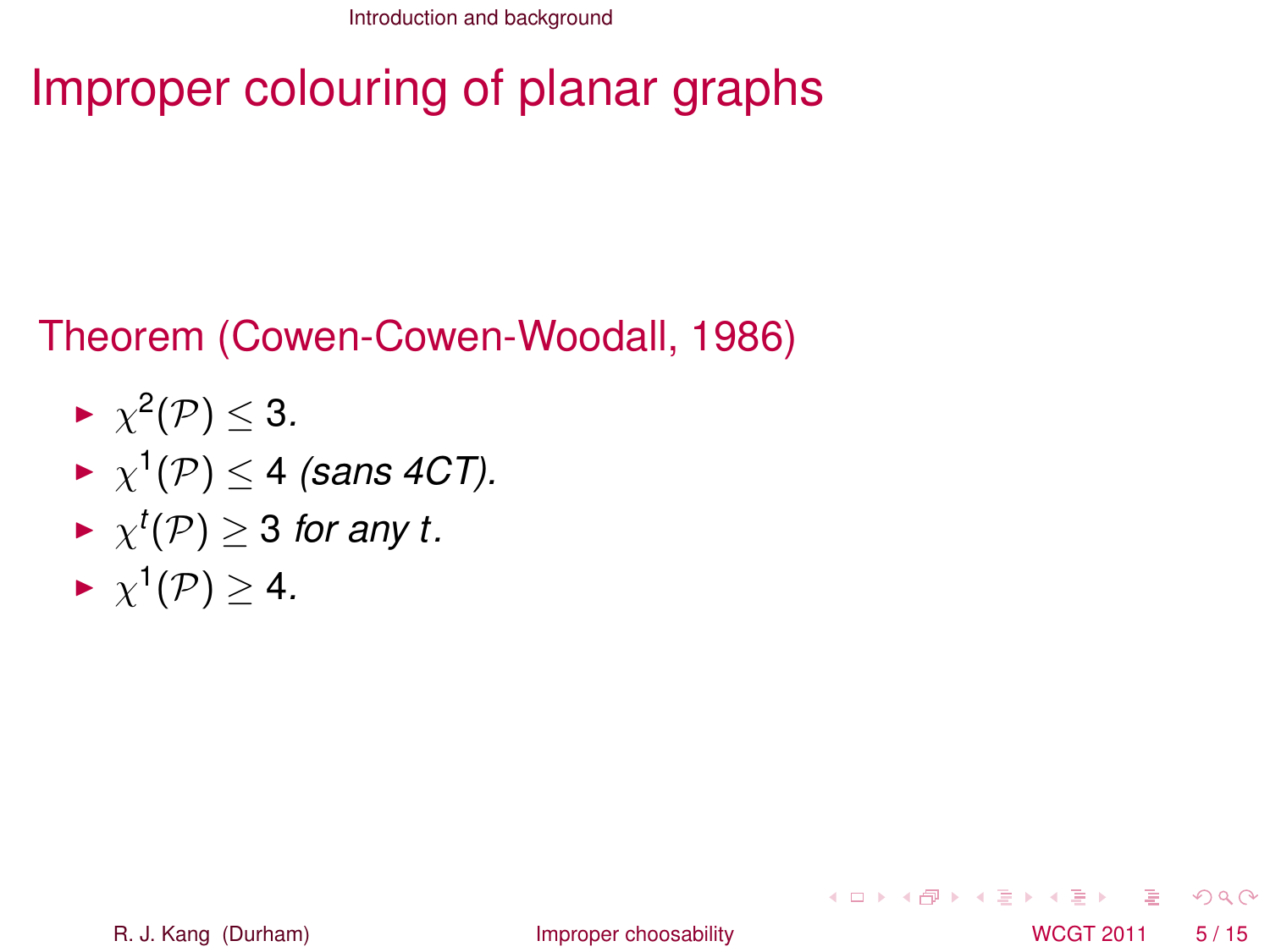# Improper choosability

The list variant of improper colouring. Let  $G = (V, E)$  be a graph.

- ►  $[\ell] = \{1, \ldots, \ell\}$  *spectrum of colours*. For  $k \leq \ell, L : V \rightarrow \binom{[\ell]}{k}$  $\binom{\ell}{k}$  is a  $(k, \ell)$ *-list-assignment* of *G*. And  $c : V \rightarrow [\ell]$  is an *L-colouring* if *c*(*v*) ∈ *L*(*v*), ∀*v* ∈ *V*.
- $\blacktriangleright$  *G* is *t*-improperly  $(k, \ell)$ -choosable if for any  $(k, \ell)$ -list-assignment *L* there is a *t*-improper *L*-colouring. The *t -improper choosability*  $\mathsf{ch}^t(G)$  is the least  $k$  such that  $G$  is  $t$ -improperly  $(k,\ell)$ -choosable  $\forall \ell > k$ .

Note *t*-improperly *k*-colourable  $\equiv$  *t*-improperly  $(K, K)$ -choosable; thus,  $\mathsf{ch}^t(G) \ge \chi^t(G).$  Note also  $\mathsf{ch}^t(G) \le \mathsf{ch}(G).$ 

<span id="page-8-0"></span> $\Omega$ 

 $(0.123 \times 10^{-14})$   $(0.123 \times 10^{-14})$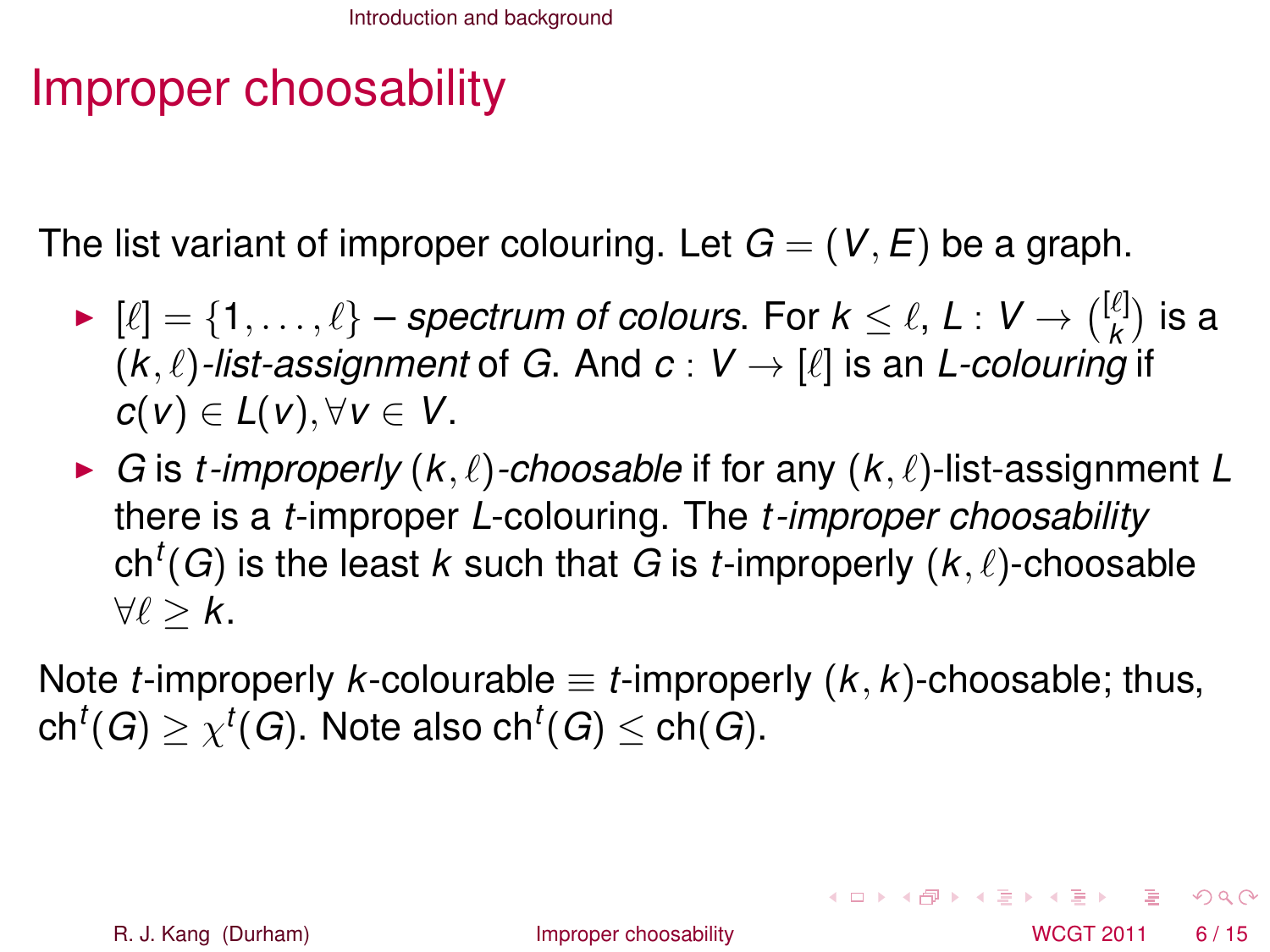# Improper choosability of planar graphs

### Theorem (Voigt, 1993; Thomassen, 1994)  $\mathsf{ch}^0(\mathcal{P})=5.$

Improper choosability first studied, independently, by Eaton-Hull (1999) and Škrekovski (1999); both strengthening Cowen-Cowen-Woodall.

```
Theorem (Eaton-Hull, 1999; Škrekovski, 1999)
\mathsf{ch}^2(\mathcal{P}) \leq 3.
```
<span id="page-9-0"></span> $\Omega$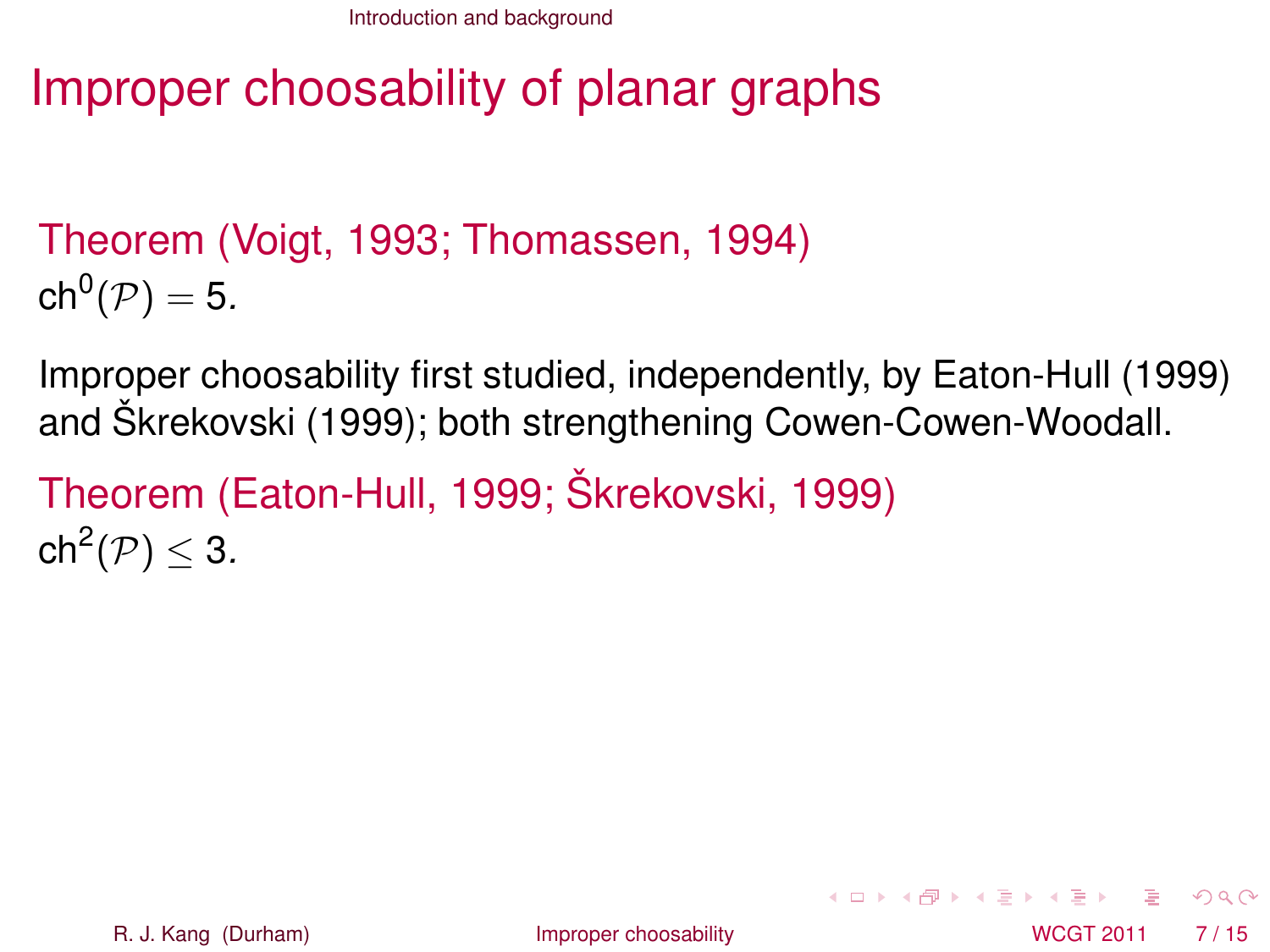# Improper choosability of planar graphs

### Theorem (Voigt, 1993; Thomassen, 1994)  $\mathsf{ch}^0(\mathcal{P})=5.$

Improper choosability first studied, independently, by Eaton-Hull (1999) and Škrekovski (1999); both strengthening Cowen-Cowen-Woodall.

```
Theorem (Eaton-Hull, 1999; Škrekovski, 1999)
\mathsf{ch}^2(\mathcal{P}) \leq 3.
```
The case  $t = 1$  was open for some time  $\dots$ 

```
Theorem (Cushing-Kierstead, 2010)
\mathsf{ch}^1(\mathcal{P}) \leq 4.
```
<span id="page-10-0"></span> $\Omega$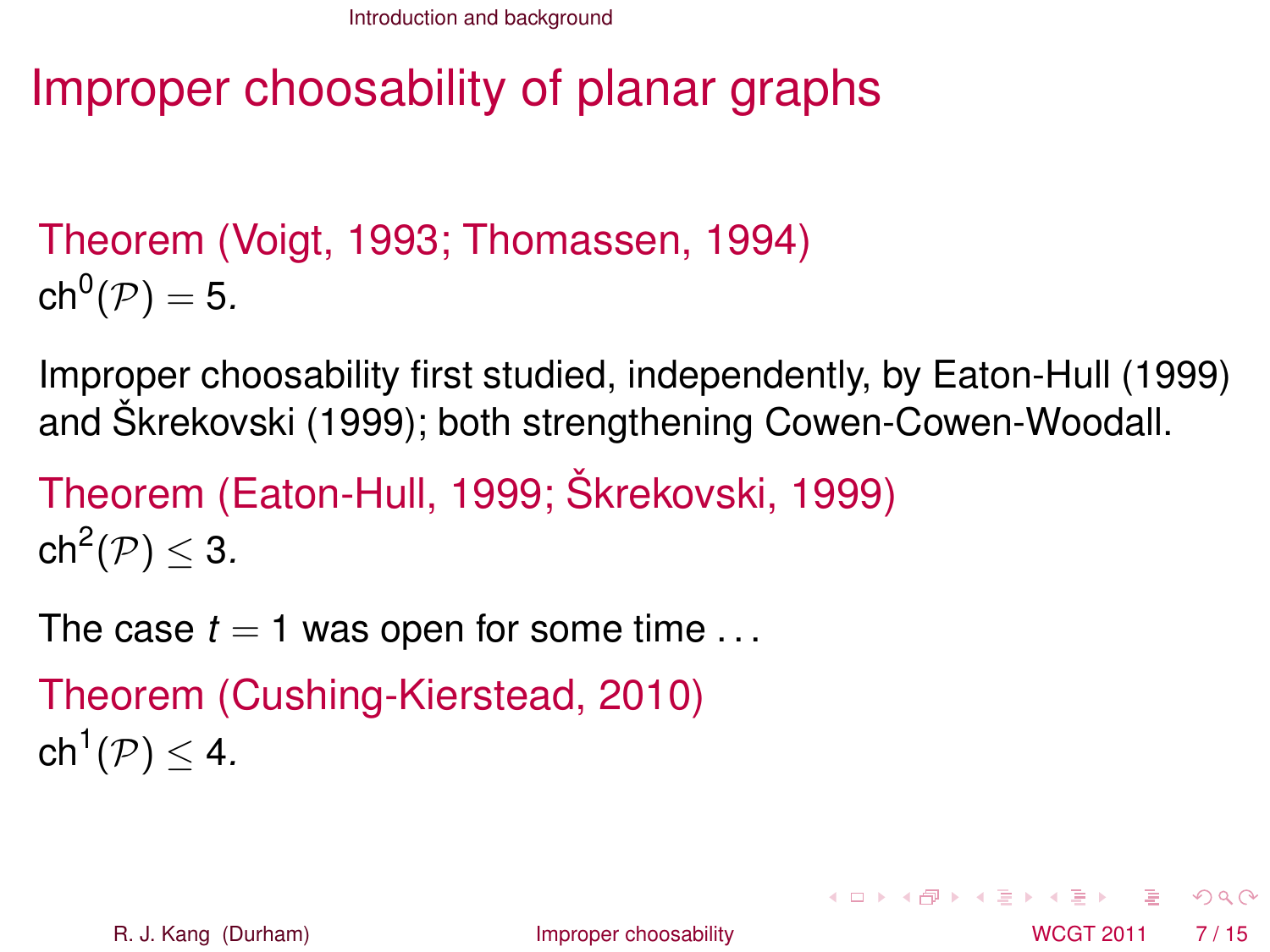[Questions and approach](#page-11-0)

# A general line of enquiry

### 1. General bounds on ch*<sup>t</sup>* ? Does it hold that

 $ch<sup>t</sup> > f(ch)$ ,

#### for some increasing function *f*? Furthermore, does it hold that

$$
\mathsf{ch}^t \geq \frac{\mathsf{ch}}{t+1}
$$
?

2. What about probabilistic methods?

R. J. Kang (Durham) **[Improper choosability](#page-0-0)** New York 2011 8/15

<span id="page-11-0"></span>4 ロト 4 何 ト 4 ヨ ト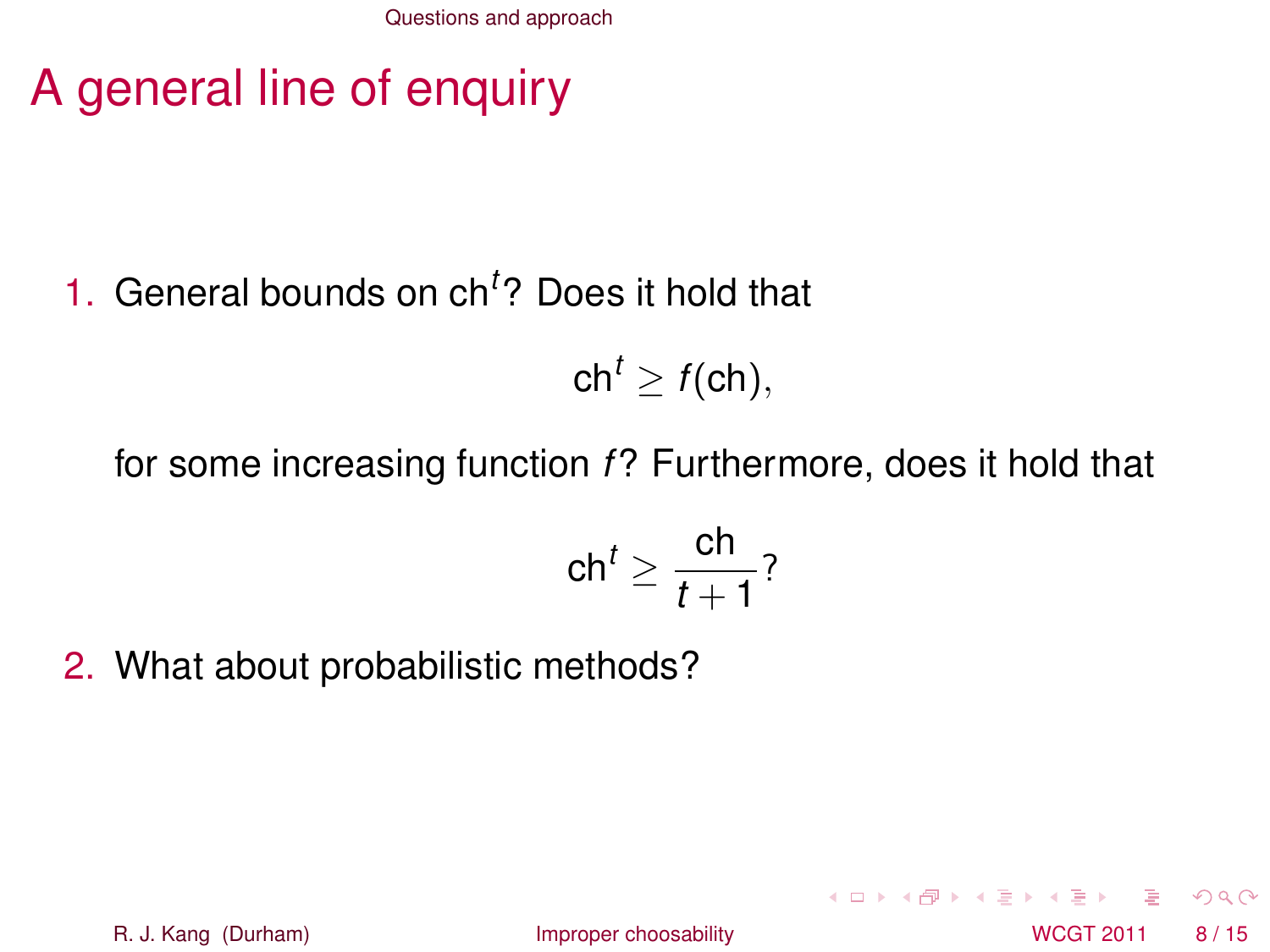# Property B, a.k.a. hypergraph colourability

A family F has *Property B* if there exists a set *B* which meets every set in  $\mathcal F$  but contains no set in  $\mathcal F$ .

For  $k, \ell > 2$ , let  $M(k)$  (resp.  $M(k, \ell)$ ) be the size of a smallest family of *k*-sets (resp. smallest subfamily of  $\binom{[\ell]}{k}$  $\binom{k}{k}$ ) **without** Property B.

(Note  $M(k, 2k - 1) = \binom{2k-1}{k}$ .)

<span id="page-12-0"></span> $\Omega$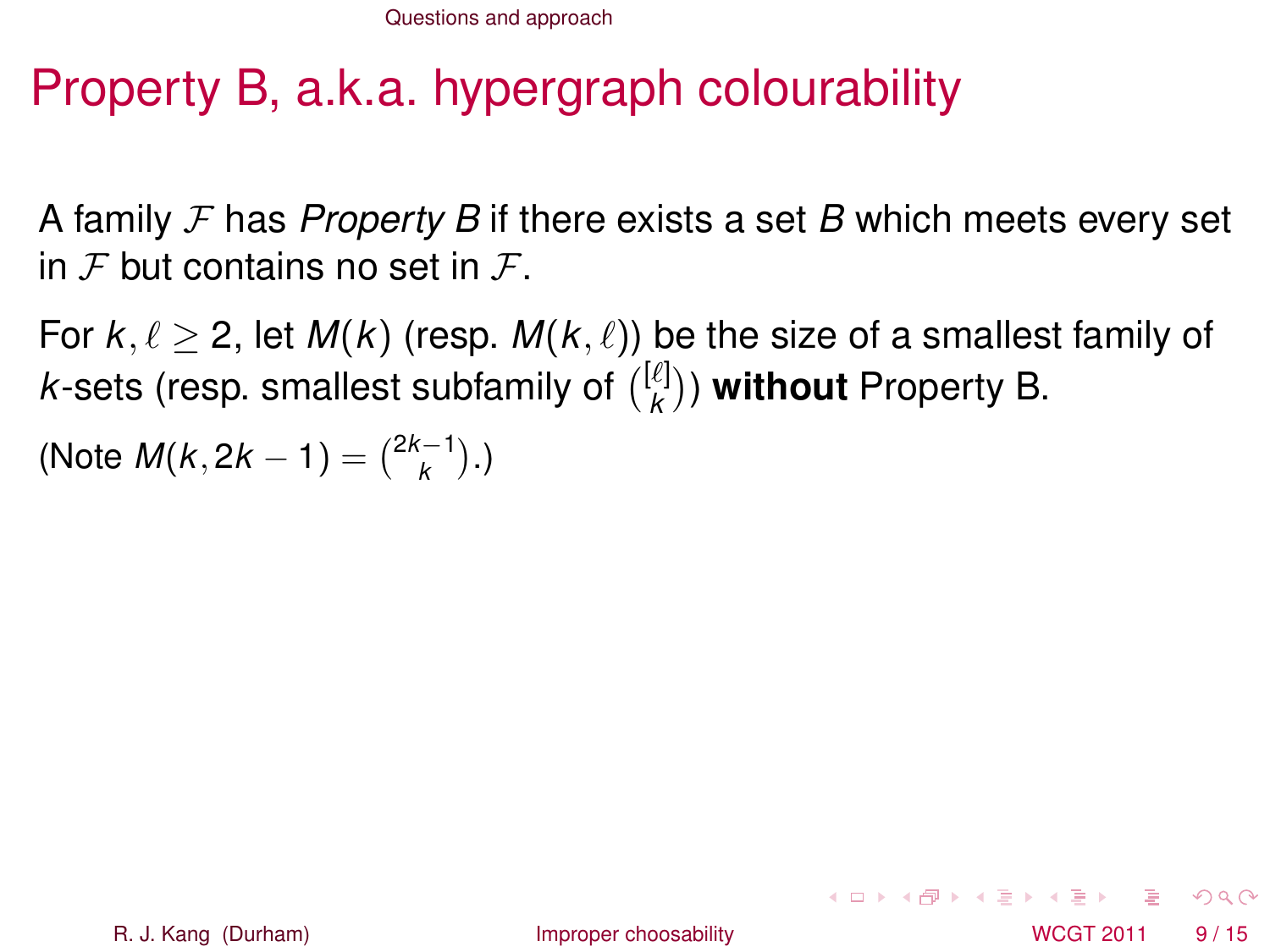# Property B, a.k.a. hypergraph colourability

A family F has *Property B* if there exists a set *B* which meets every set in  $\mathcal F$  but contains no set in  $\mathcal F$ .

For  $k, \ell > 2$ , let  $M(k)$  (resp.  $M(k, \ell)$ ) be the size of a smallest family of *k*-sets (resp. smallest subfamily of  $\binom{[\ell]}{k}$  $\binom{k}{k}$ ) **without** Property B.

(Note 
$$
M(k, 2k - 1) = {2k - 1 \choose k}
$$
.)

Asymptotically, best upper bound due to Erdős (1964) and best lower bound by Radhakrishnan-Srinivasan (2000):

$$
\Omega\left(\sqrt{\frac{k}{\ln k}}2^k\right)\leq M(k)\leq O\left(k^22^k\right).
$$

R. J. Kang (Durham) **[Improper choosability](#page-0-0)** Interventional MCGT 2011 9/15

<span id="page-13-0"></span> $\Omega$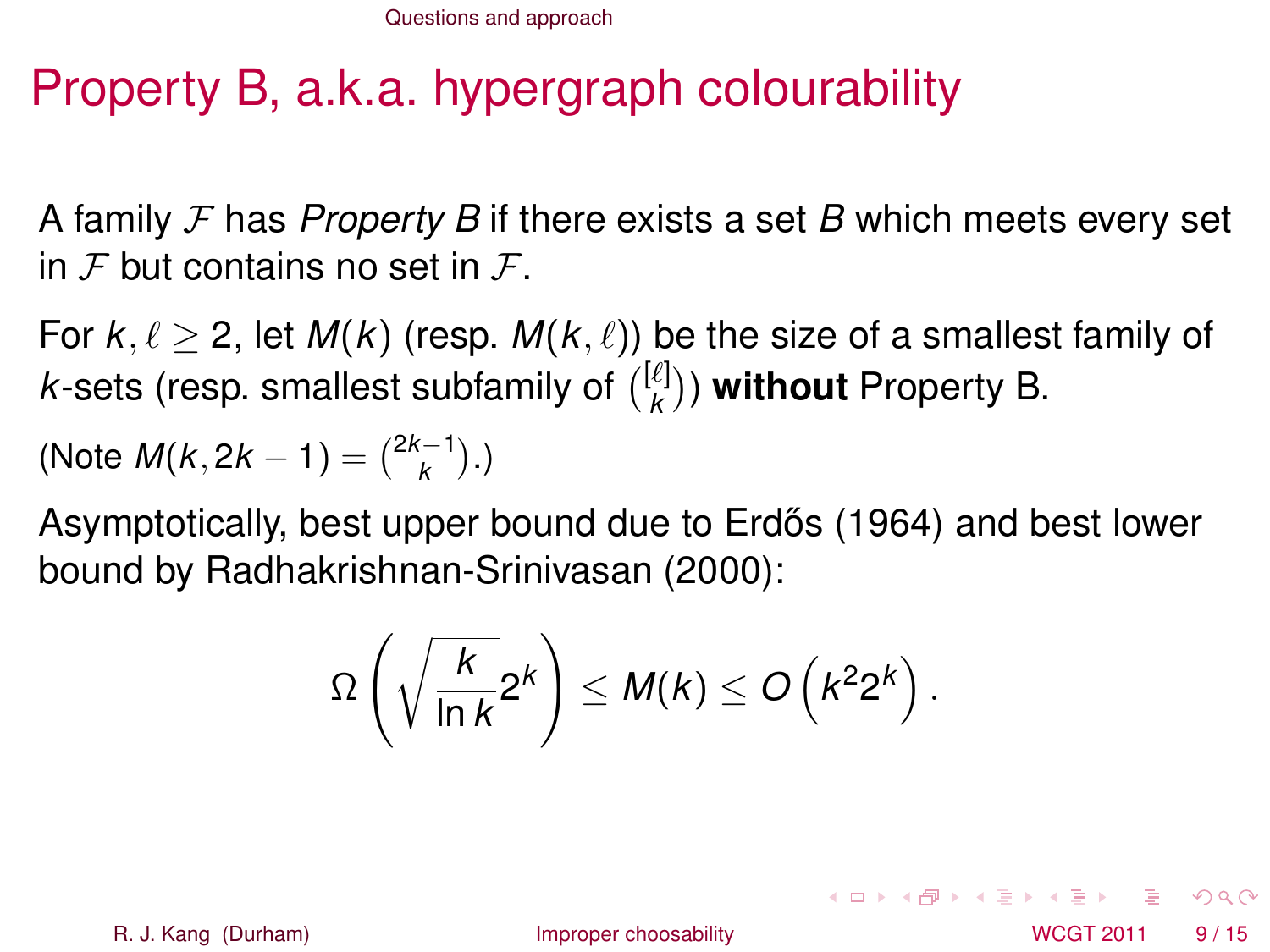### Complete *t*-improperly multipartite graphs

Let K*t*(*n* ∗ *j*) be the class of graphs that admit a vertex partition  $(V_1, \ldots, V_j)$  such that, for all *i*, *i'* with  $i \neq i', \, |V_i| = n, \, V_i \times V_{i'} \subseteq E$  and *Vi* induces a subgraph of maximum degree at most *t*.

#### Theorem (1)

*For fixed t*  $\geq 0, j \geq 2$ , for any  $K \in \mathcal{K}_t(n * j)$ , as  $n \to \infty$ ,

$$
\mathsf{ch}^t(K) = (1+o(1))\frac{\ln n}{\ln\left(\frac{j}{j-1}\right)}.
$$

R. J. Kang (Durham) **[Improper choosability](#page-0-0)** Interventional MCGT 2011 10 / 15

<span id="page-14-0"></span> $\Omega$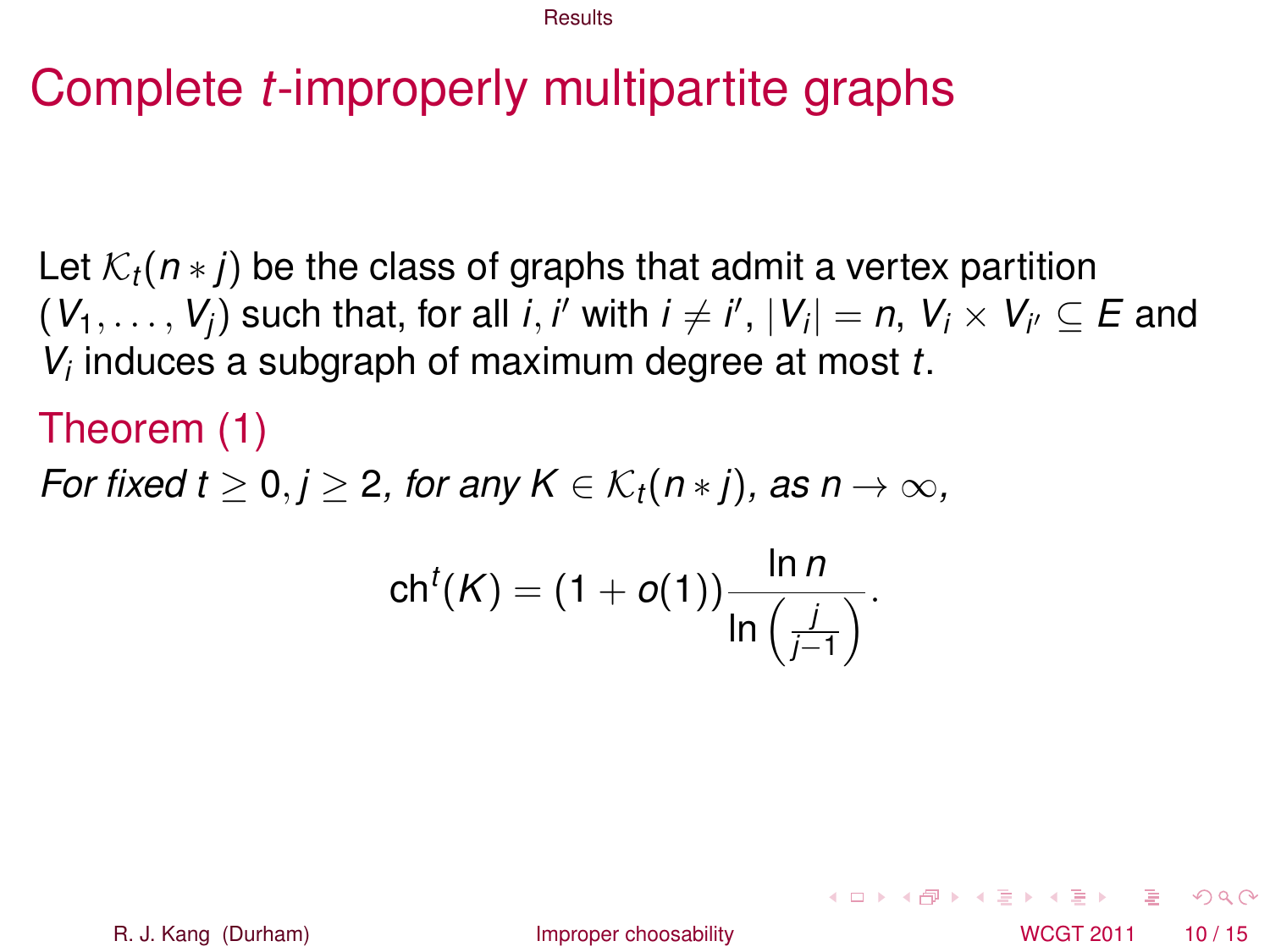# Improper choosability and bounded spectrum

Kráľ-Sgall (2005) were the first to explicitly treat bounded spectrum:

- 1. Given  $k$ , does there exist  $\ell_k$  such that G is properly  $k$ -choosable if it is properly  $(k, \ell_k)$ -choosable?
- 2. For  $3 \leq k \leq \ell$  does there exist a number  $K_{k,\ell}$  such that each properly  $(k, \ell)$ -choosable graph G is properly  $K_{k,\ell}$ -choosable?

<span id="page-15-0"></span> $\Omega$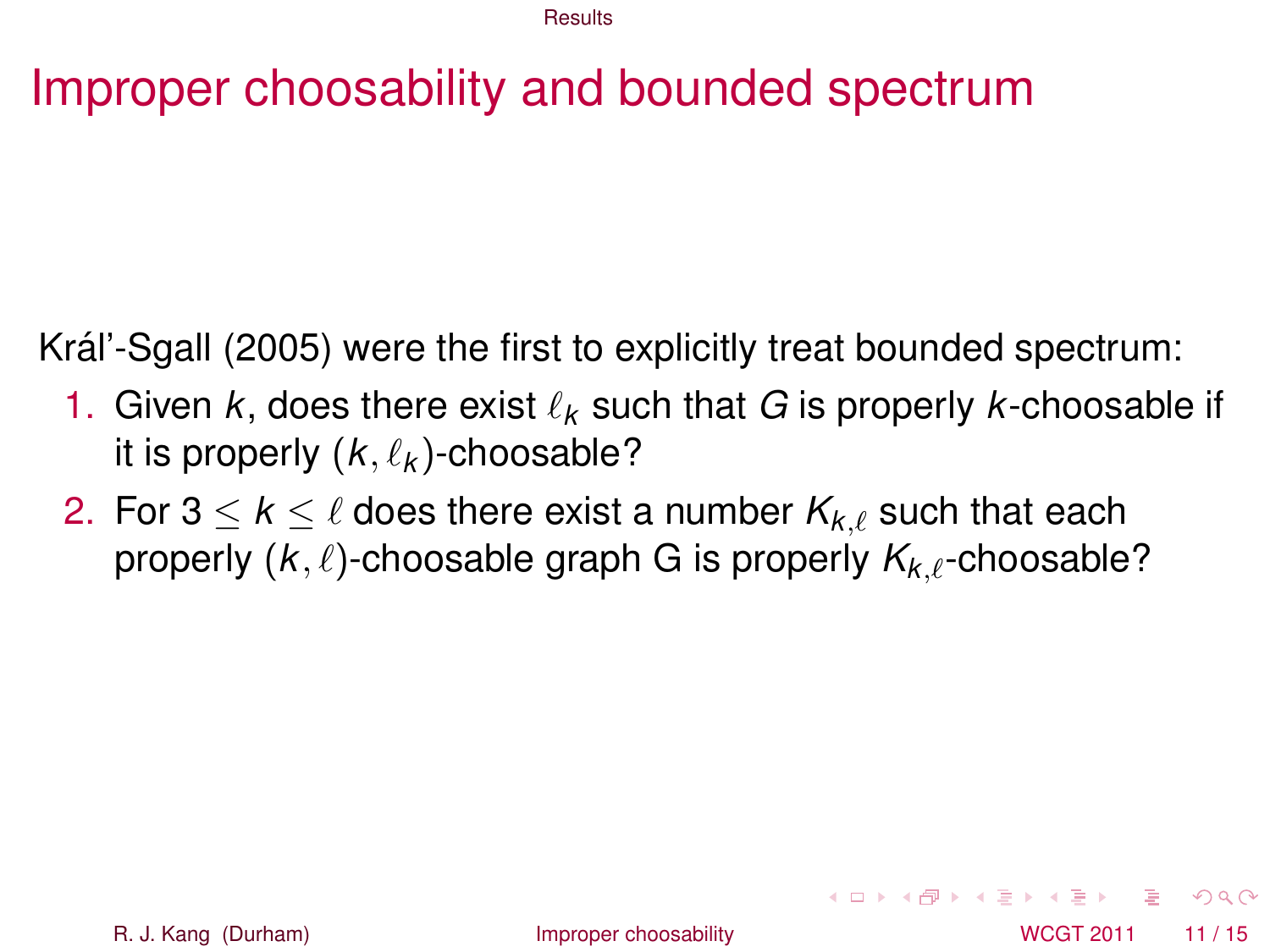### Improper choosability and bounded spectrum

We extend their answer to the second question to *t*-improper colouring:

Theorem (2) *Fix t*  $\geq$  0 *and* 3  $\leq$  *k*  $\leq$  *l*, *and let M* = *M*(*k*,  $\ell$ ) *and* 

<span id="page-16-0"></span>
$$
D = 12M^2 \cdot \ln M \cdot \ln k \cdot \left(1 + \sqrt{1 + \frac{(tk + 1)}{3 \ln M}}\right)^2.
$$

*Then*  $\delta(G) > D$  implies G is not t-improperly  $(k, \ell)$ -choosable.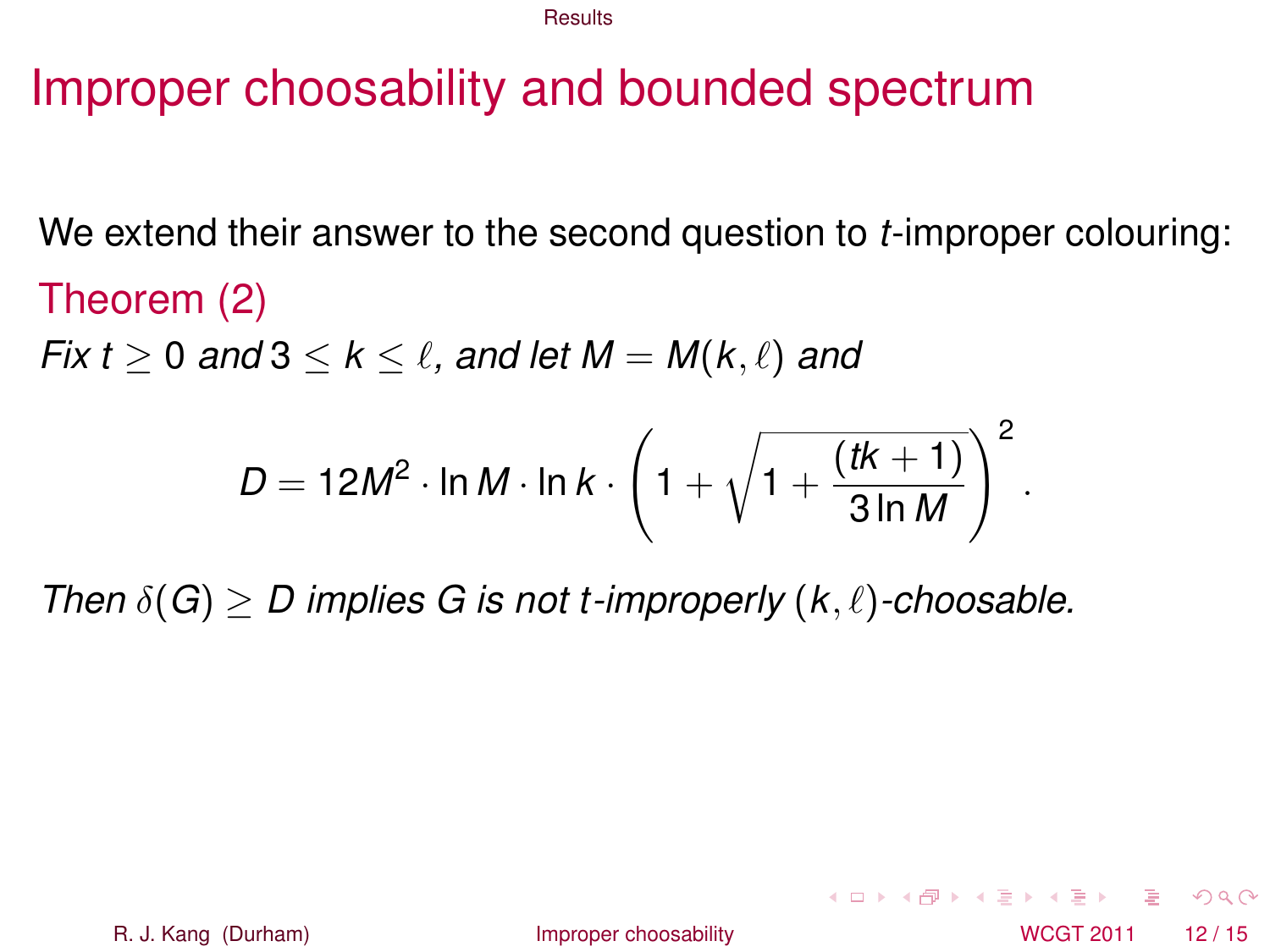# Improper choosability and bounded spectrum

We extend their answer to the second question to *t*-improper colouring:

Theorem (2) *Fix t*  $\geq$  0 *and* 3  $\leq$  *k*  $\leq$  *l*, *and let M* = *M*(*k*,  $\ell$ ) *and* 

<span id="page-17-0"></span>
$$
D = 12M^2 \cdot \ln M \cdot \ln k \cdot \left(1 + \sqrt{1 + \frac{(tk + 1)}{3 \ln M}}\right)^2.
$$

*Then*  $\delta(G) > D$  implies G is not t-improperly  $(k, \ell)$ -choosable.

#### **Corollary**

*If G is t-improperly* ( $k$ , 2 $k$  − 1)*-choosable, then* ch( $G$ ) =  $O(2^{4k}kt \ln k)$ *.*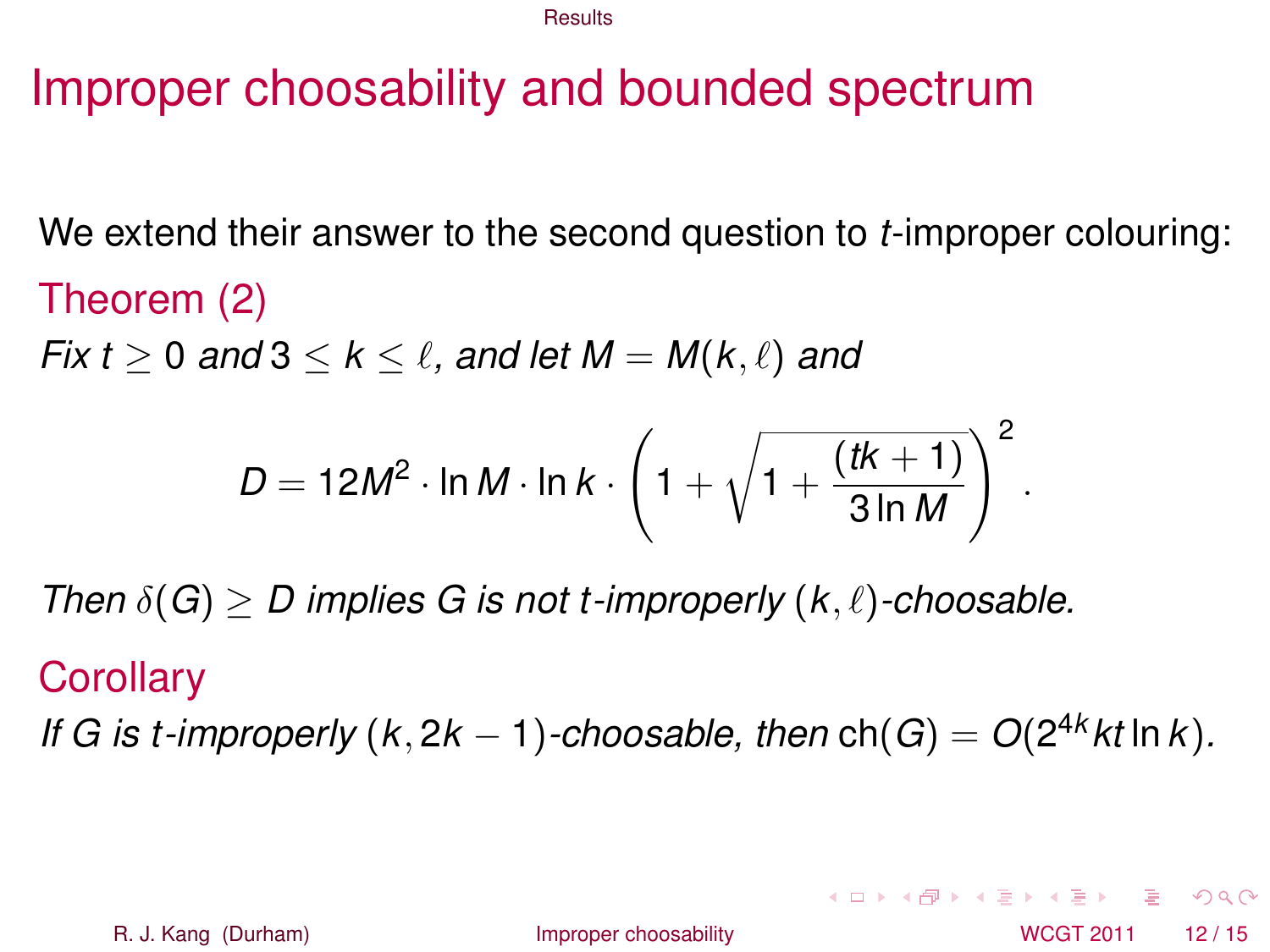# Improper choosability and minimum degree

 $\mathsf{Recall} \; \mathsf{ch}(G) \leq \delta^*(G) + 1 \; \mathsf{where} \; \delta^*(G) = \mathsf{max}_{H \subseteq G} \, \delta(H).$ 

Another corollary to the last result extends a theorem first established in the case  $t = 0$  by Alon (1993):

**Corollary** 

 $\mathsf{ch}^t \geq (1/2+o(1))\log_2\delta^*.$ 

<span id="page-18-0"></span>By Theorem  $(1)$ ,  $j = 2$ , this is correct up to a factor of 2. Furthermore, **Corollary**  $ch<sup>t</sup> = \Omega(ln(ch)).$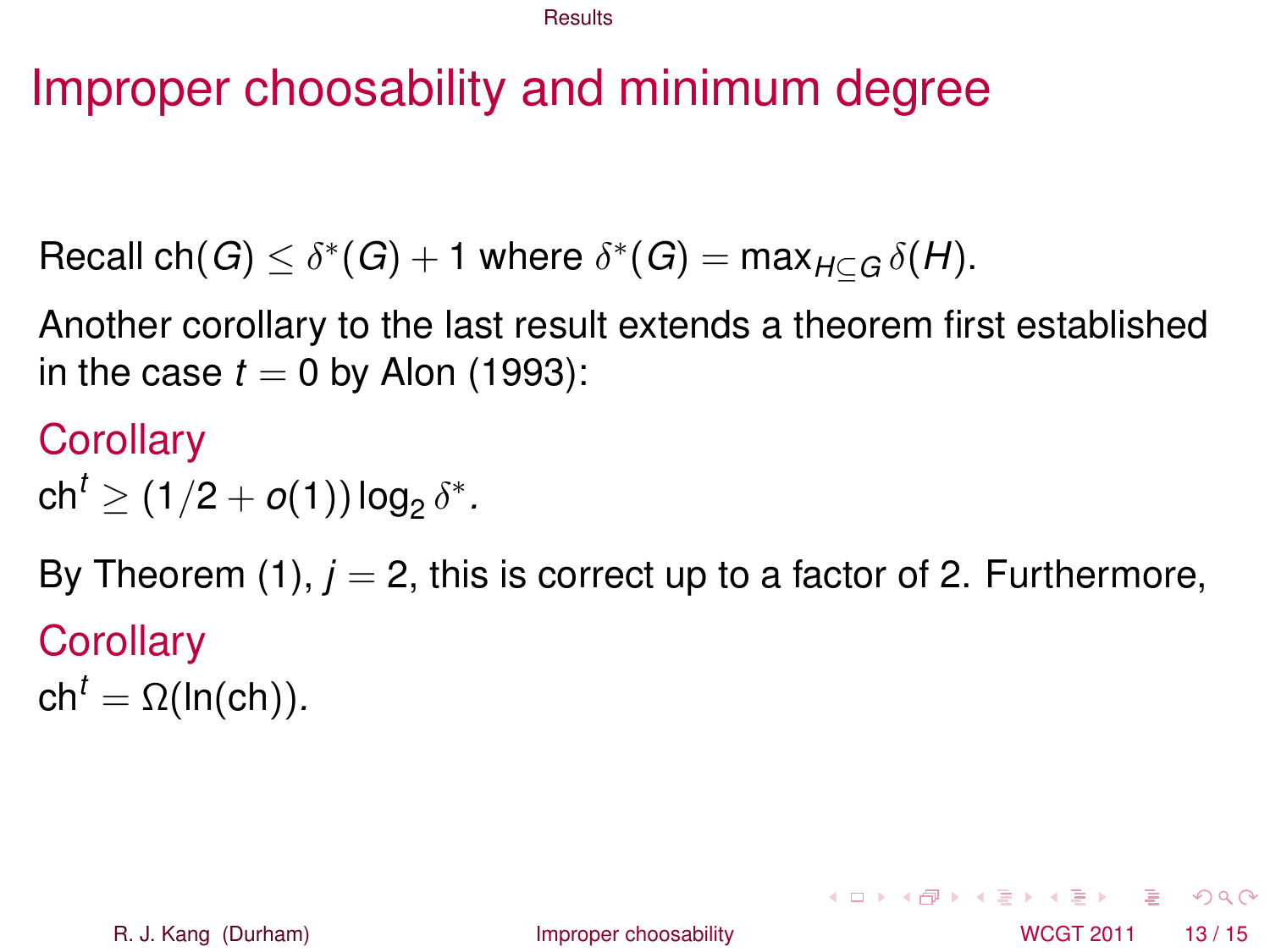# Outline proof of Theorem (2)

Two stages of randomness:

- 1. Simultaneously, choose small subset *A* ⊆ *V* and assign lists to *A* from subfamily  ${\cal F}$  of  $\binom{[\ell]}{{\bm k}}$  $\binom{k}{k}$ .
	- $\triangleright$  w.p.p. large number of members of  $V \setminus A$  are **good**.
- 2. Choose a list assignment of the good vertices, again chosen from  $\mathcal{F}$ .
	- **I** with *negligible* probability, a list colouring of A can be extended to a list colouring of good vertices (using properties of  $\mathcal F$  and "good").
- $\implies$  w.p.p. there is a bad list assignment.

<span id="page-19-0"></span> $\Omega$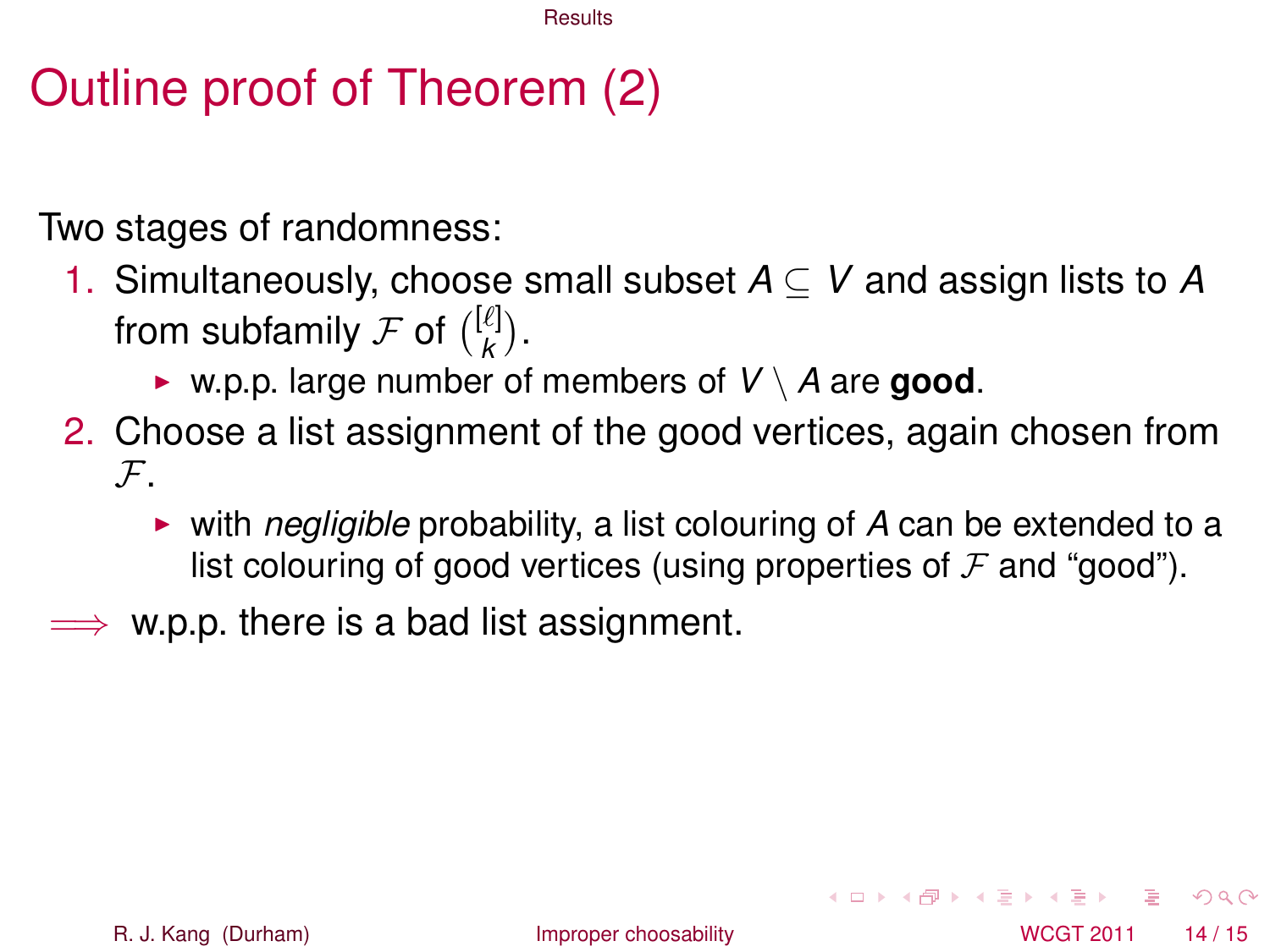# Outline proof of Theorem (2)

Two stages of randomness:

- 1. Simultaneously, choose small subset *A* ⊆ *V* and assign lists to *A* from subfamily  ${\cal F}$  of  $\binom{[\ell]}{{\bm k}}$  $\binom{k}{k}$ .
	- $\triangleright$  w.p.p. large number of members of  $V \setminus A$  are **good**.
- 2. Choose a list assignment of the good vertices, again chosen from  $\mathcal{F}$ .
	- **I** with *negligible* probability, a list colouring of A can be extended to a list colouring of good vertices (using properties of  $\mathcal F$  and "good").
- $\implies$  w.p.p. there is a bad list assignment.
- F is family of size *M* without Property B.
- "Good": in *A*, it sees  $tk + 1$  copies of each  $F \in \mathcal{F}$ .

<span id="page-20-0"></span>

R. J. Kang (Durham) **[Improper choosability](#page-0-0)** Interventional MCGT 2011 14/15